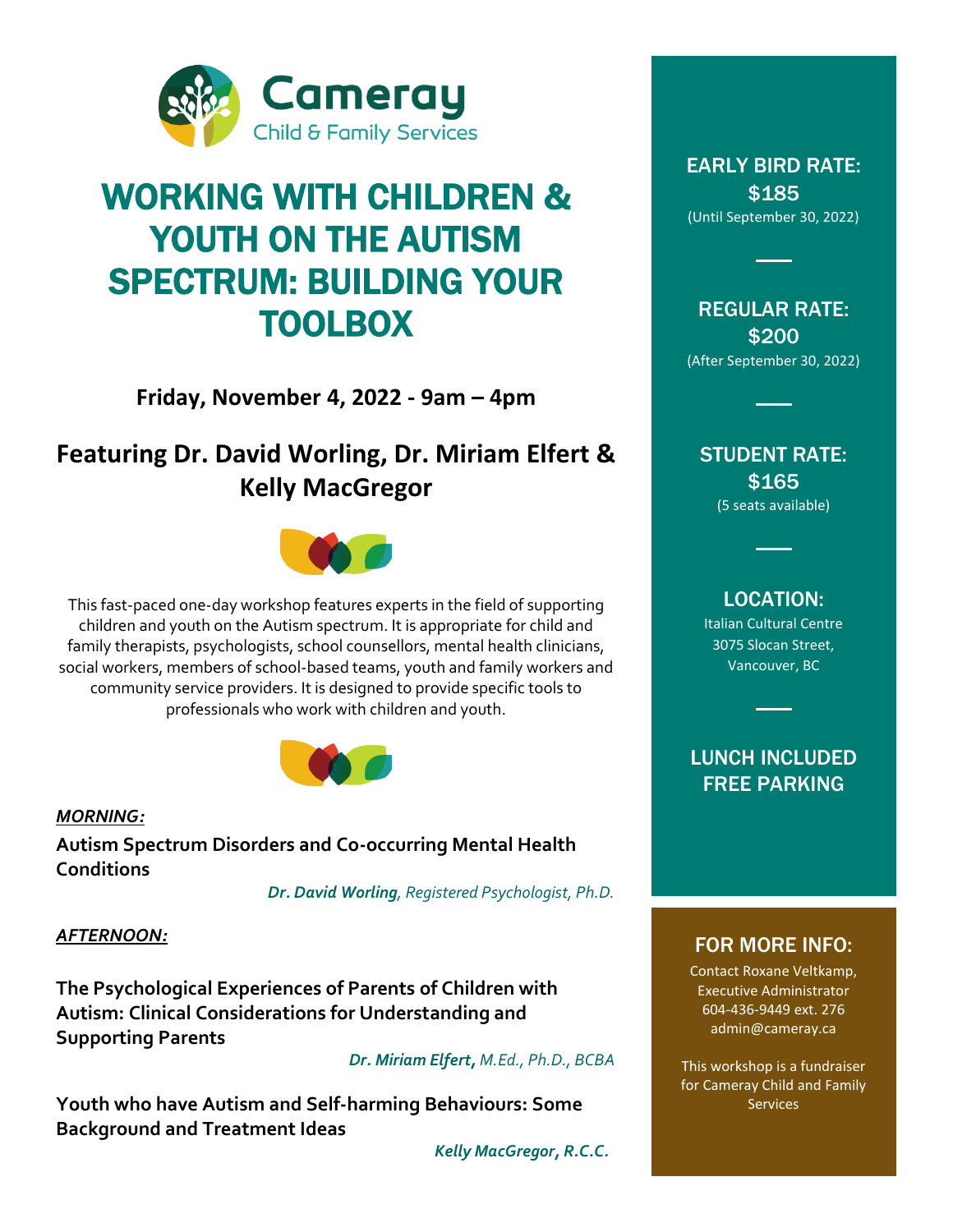

## WORKSHOP DESCRIPTIONS

#### **Autism Spectrum Disorders and Co-occurring Mental Health Conditions (Dr. David Worling)**

This presentation will address the often co-occurring mental health conditions that accompany autism. Individuals with autism are at risk for developing and/or being misdiagnosed as having a variety of mental health challenges that include anxiety, AD/HD, OCD, depression, personality disorders, and schizophrenia spectrum disorders. Clinical presentations of these co-occurring conditions will be outlined in addition to covering how they may present in individuals with autism. Treatment options/suggestions will also be discussed.

Learning Objectives:

- 1) Identify the significant mental health comorbidity commonly associated with ASD
- 2) Separate out co-occurring mental health symptoms from core diagnostic ASD features
- 3) Identify targeted treatments relevant to co-occurring conditions in association with ASD

#### **The Psychological Experiences of Parents of Children with Autism: Clinical Considerations for Understanding and Supporting Parents Outcomes (Dr. Miriam Elfert)**

This presentation will examine the research on, and clinical observations of the psychological experiences of mothers and fathers of children with autism, including parents' stress, coping, depression, and marital satisfaction. Different interventions designed to help parents cope with parenting a child with autism will be summarized, with a particular focus on parent support groups. A support group for fathers of children with autism will be described, including weekly discussion topics, support group protocol, and participants' perceptions of the group's utility and value, as well as clinical considerations for designing and delivering support groups.

#### **Youth who have Autism and Self-harming Behaviours: Some Background and Treatment (Kelly MacGregor, R.C.C.)**

Self-harm often begins in adolescence and may be a means to manage overwhelming or distressing feelings. Rough prevalence estimates of self-harming behaviour in youth are that 18% of youth engage in some form of self-harm. For youth with autism, as much as 20% of them self-harm. This presentation will provide some background on self-harm, as well as identify treatment strategies and adaptations.

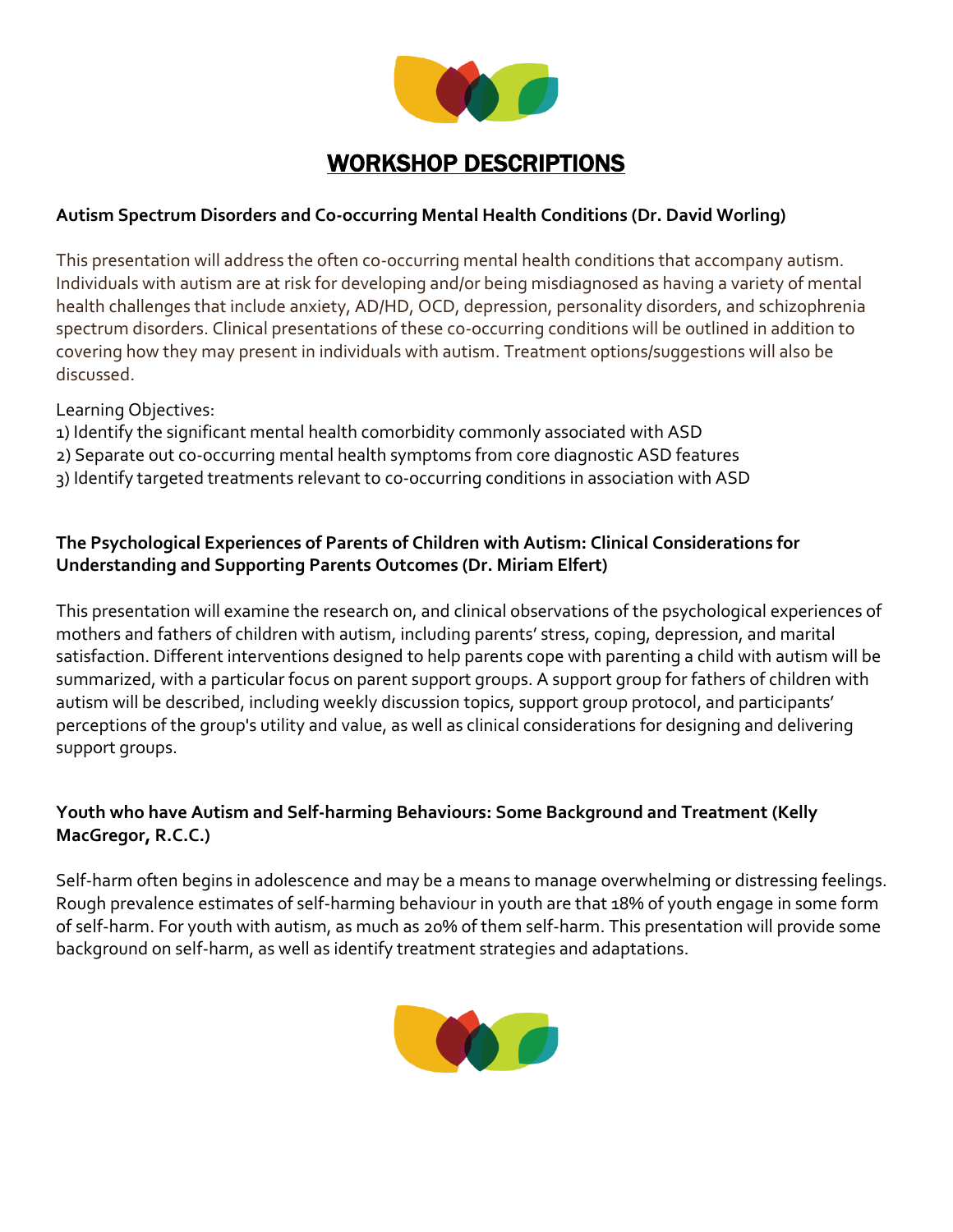

#### **Dr. David Worling, Registered Psychologist**

#### **Director, Westcoast Child Development Group & Spectrum Works Consulting Group**

Dr. Worling holds a Ph.D. from the University of Toronto and has worked extensively with individuals on the Autism Spectrum for the past 25 years in Toronto and Vancouver. He founded the Westcoast Child Development Group in 2003. Dr. Worling holds academic affiliations with the Psychology Clinic at SFU and is a Sessional Instructor, teaching a course on Autism, with the Psychology Department at UBC. David is trained as a Qualified Specialist affiliated with the British Columbia Autism Assessment Network and provides workshops, training, and presentations regarding ASD and mental health. Dr. Worling acts as a consultant to a number of groups including the Online Mental Health & Autism Project Advisory Committee and the Centre for Interdisciplinary Research and Collaboration in Autism (CIRCA). He is a co-investigator on ongoing Autism research in adults with the Centre for Autism Research, Department of Psychiatry at the University of British Columbia. In response to his maturing clinical population, he began advocating for employment issues, mental health, and Autism and has developed a number of unique intervention protocols and founded the Spectrum Works Consulting Group in 2015.

#### **Dr. Miriam Elfert, M.Ed., Ph.D., BCBA**

Dr. Miriam Elfert is a clinical manager at the Reach Child and Youth Development Society, where she provides training and clinical support to various programs such as the Positive Behaviour Support program. As well, she works as a consultant and manager of the Reach Applied Behaviour Analysis program together with a multidisciplinary team providing early intervention services to children with autism and their families. Dr. Elfert also teaches undergraduate courses on autism and Applied Behaviour Analysis at Capilano University. She has an M.Ed. in counselling psychology and an M.A. and Ph.D. in special education. Dr. Elfert has extensive experience in the field of special needs, which includes working as a behaviour interventionist, special education assistant, behaviour consultant, counsellor, and consultant to the Ministry of Children and Family Development regarding provincial autism policy and operations. She has worked with individuals with autism and other special needs, as well as with their families in home, school, and community settings since 1996.

#### **Kelly MacGregor, R.C.C.**

Kelly MacGregor is a Registered Clinical Counsellor and Behaviour Consultant who has worked with people with intellectual disabilities an autism since 1990. She is drawn to Positive Psychology and tends to use Solution Focused questioning as a means to help clients identify where they wish to go and how they wish to get there. Kelly has Master's degrees in Special Education and Counselling Psychology.